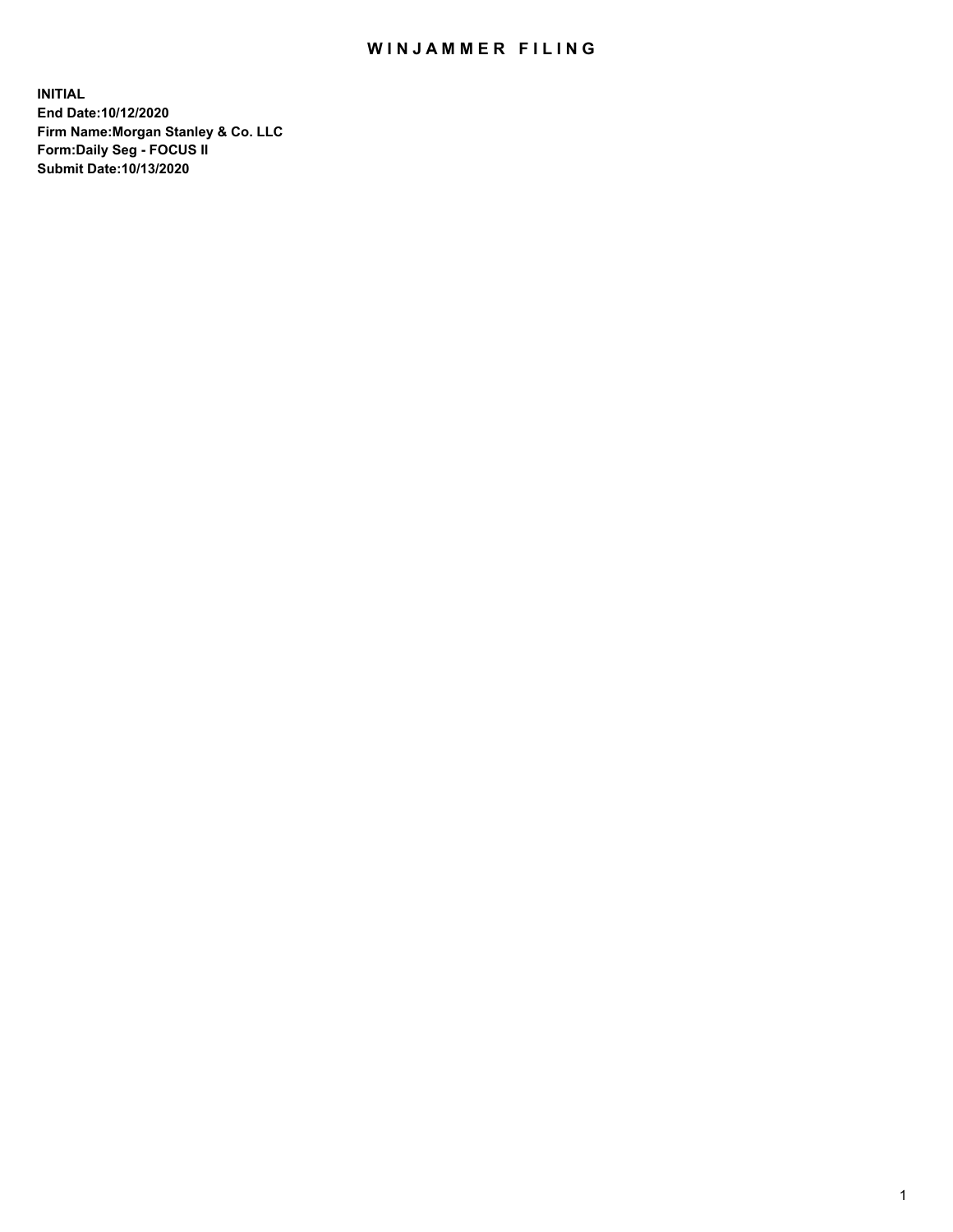**INITIAL End Date:10/12/2020 Firm Name:Morgan Stanley & Co. LLC Form:Daily Seg - FOCUS II Submit Date:10/13/2020 Daily Segregation - Cover Page**

| Name of Company                                                                                                                                                                                                                                                                                                               | Morgan Stanley & Co. LLC                                    |
|-------------------------------------------------------------------------------------------------------------------------------------------------------------------------------------------------------------------------------------------------------------------------------------------------------------------------------|-------------------------------------------------------------|
| <b>Contact Name</b>                                                                                                                                                                                                                                                                                                           | <b>Ikram Shah</b>                                           |
| <b>Contact Phone Number</b>                                                                                                                                                                                                                                                                                                   | 212-276-0963                                                |
| <b>Contact Email Address</b>                                                                                                                                                                                                                                                                                                  | Ikram.shah@morganstanley.com                                |
| FCM's Customer Segregated Funds Residual Interest Target (choose one):<br>a. Minimum dollar amount: ; or<br>b. Minimum percentage of customer segregated funds required:% ; or<br>c. Dollar amount range between: and; or<br>d. Percentage range of customer segregated funds required between:% and%.                        | 235,000,000<br><u>0</u><br>0 <sub>0</sub><br>0 <sub>0</sub> |
| FCM's Customer Secured Amount Funds Residual Interest Target (choose one):<br>a. Minimum dollar amount: ; or<br>b. Minimum percentage of customer secured funds required:%; or<br>c. Dollar amount range between: and; or<br>d. Percentage range of customer secured funds required between:% and%.                           | 140,000,000<br><u>0</u><br>0 <sub>0</sub><br>0 <sub>0</sub> |
| FCM's Cleared Swaps Customer Collateral Residual Interest Target (choose one):<br>a. Minimum dollar amount: ; or<br>b. Minimum percentage of cleared swaps customer collateral required:%; or<br>c. Dollar amount range between: and; or<br>d. Percentage range of cleared swaps customer collateral required between:% and%. | 92,000,000<br><u>0</u><br><u>0 0</u><br>0 <sub>0</sub>      |

Attach supporting documents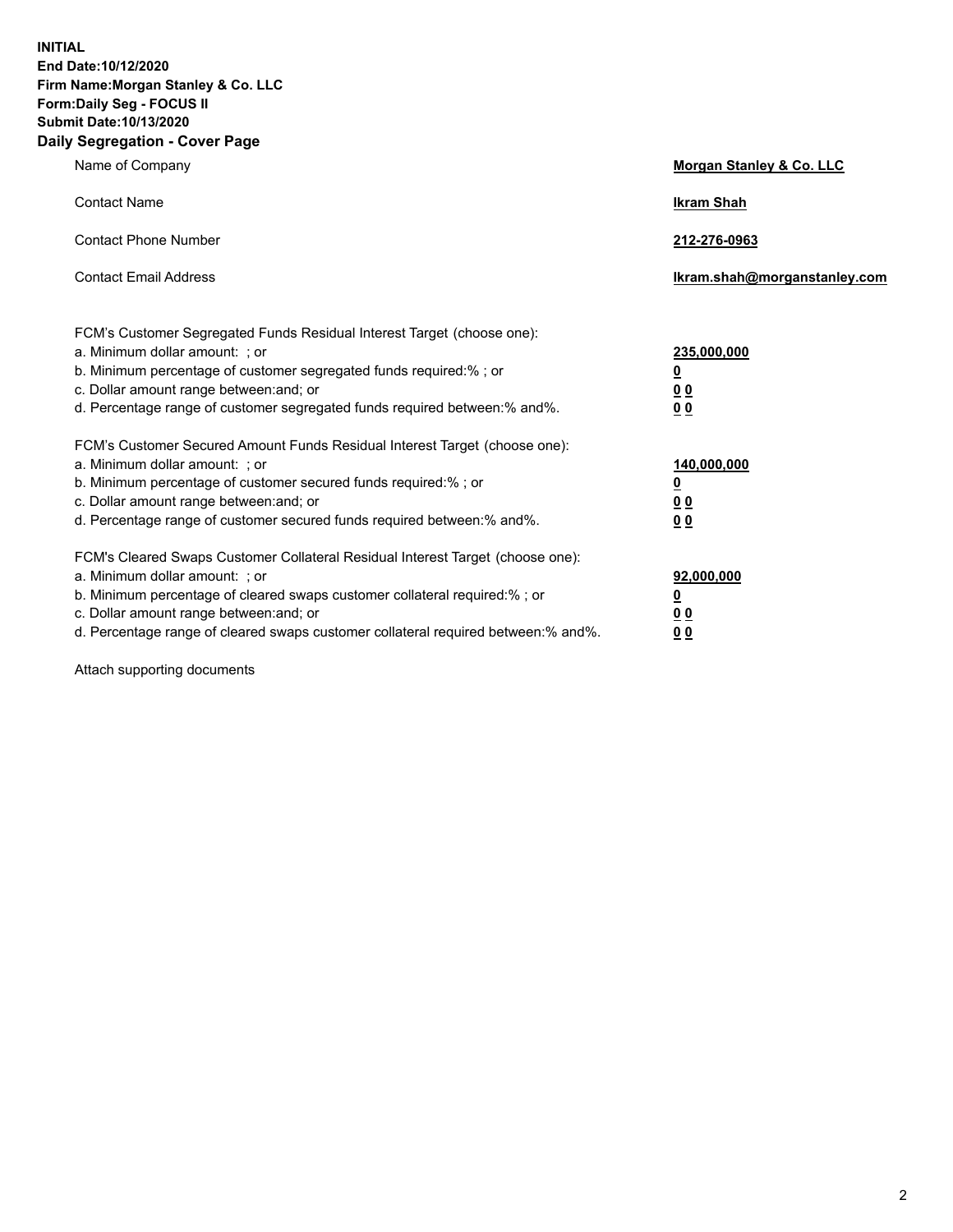## **INITIAL End Date:10/12/2020 Firm Name:Morgan Stanley & Co. LLC Form:Daily Seg - FOCUS II Submit Date:10/13/2020**

## **Daily Segregation - Secured Amounts**

|          | Foreign Futures and Foreign Options Secured Amounts                                                        |                                   |
|----------|------------------------------------------------------------------------------------------------------------|-----------------------------------|
|          | Amount required to be set aside pursuant to law, rule or regulation of a foreign                           | $0$ [7305]                        |
|          | government or a rule of a self-regulatory organization authorized thereunder                               |                                   |
| 1.       | Net ledger balance - Foreign Futures and Foreign Option Trading - All Customers                            |                                   |
|          | A. Cash                                                                                                    | 4,261,194,282 [7315]              |
|          | B. Securities (at market)                                                                                  | 2,846,120,122 [7317]              |
| 2.       | Net unrealized profit (loss) in open futures contracts traded on a foreign board of trade                  | 471,633,315 [7325]                |
| 3.       | Exchange traded options                                                                                    |                                   |
|          | a. Market value of open option contracts purchased on a foreign board of trade                             | 10,264,615 [7335]                 |
|          | b. Market value of open contracts granted (sold) on a foreign board of trade                               | $-15,468,282$ [7337]              |
| 4.       | Net equity (deficit) (add lines 1. 2. and 3.)                                                              | 7,573,744,052 [7345]              |
| 5.       | Account liquidating to a deficit and account with a debit balances - gross amount                          | 30,756,310 [7351]                 |
|          | Less: amount offset by customer owned securities                                                           | -30,039,011 [7352] 717,299 [7354] |
| 6.       | Amount required to be set aside as the secured amount - Net Liquidating Equity                             | 7,574,461,351 [7355]              |
|          | Method (add lines 4 and 5)                                                                                 |                                   |
| 7.       | Greater of amount required to be set aside pursuant to foreign jurisdiction (above) or line<br>6.          | 7,574,461,351 [7360]              |
|          | FUNDS DEPOSITED IN SEPARATE REGULATION 30.7 ACCOUNTS                                                       |                                   |
| 1.       | Cash in banks                                                                                              |                                   |
|          | A. Banks located in the United States                                                                      | 375,376,605 [7500]                |
|          | B. Other banks qualified under Regulation 30.7                                                             | 704,889,573 [7520] 1,080,266,178  |
|          |                                                                                                            | [7530]                            |
| 2.       | Securities                                                                                                 |                                   |
|          | A. In safekeeping with banks located in the United States                                                  | 617,768,357 [7540]                |
|          | B. In safekeeping with other banks qualified under Regulation 30.7                                         | 31,236,106 [7560] 649,004,463     |
|          |                                                                                                            | [7570]                            |
| 3.       | Equities with registered futures commission merchants                                                      |                                   |
|          | A. Cash                                                                                                    | 25,186,535 [7580]                 |
|          | <b>B.</b> Securities                                                                                       | $0$ [7590]                        |
|          | C. Unrealized gain (loss) on open futures contracts                                                        | $-85,725$ [7600]                  |
|          | D. Value of long option contracts                                                                          | $0$ [7610]                        |
|          | E. Value of short option contracts                                                                         | 0 [7615] 25,100,810 [7620]        |
| 4.       | Amounts held by clearing organizations of foreign boards of trade                                          |                                   |
|          | A. Cash                                                                                                    | $0$ [7640]                        |
|          | <b>B.</b> Securities                                                                                       | $0$ [7650]                        |
|          | C. Amount due to (from) clearing organization - daily variation                                            | $0$ [7660]                        |
|          | D. Value of long option contracts                                                                          | $0$ [7670]                        |
|          | E. Value of short option contracts                                                                         | 0 [7675] 0 [7680]                 |
| 5.       | Amounts held by members of foreign boards of trade                                                         |                                   |
|          | A. Cash                                                                                                    | 3,371,308,861 [7700]              |
|          | <b>B.</b> Securities                                                                                       | 2,197,115,660 [7710]              |
|          | C. Unrealized gain (loss) on open futures contracts                                                        | 471,719,039 [7720]                |
|          | D. Value of long option contracts                                                                          | 10,264,615 [7730]                 |
|          | E. Value of short option contracts                                                                         | -15,468,282 [7735] 6,034,939,893  |
|          |                                                                                                            | [7740]                            |
| 6.       | Amounts with other depositories designated by a foreign board of trade                                     | $0$ [7760]                        |
| 7.       | Segregated funds on hand                                                                                   | $0$ [7765]                        |
| 8.<br>9. | Total funds in separate section 30.7 accounts                                                              | 7,789,311,344 [7770]              |
|          | Excess (deficiency) Set Aside for Secured Amount (subtract line 7 Secured Statement<br>Page 1 from Line 8) | 214,849,993 [7380]                |
|          |                                                                                                            |                                   |

- 10. Management Target Amount for Excess funds in separate section 30.7 accounts **140,000,000** [7780]
- 11. Excess (deficiency) funds in separate 30.7 accounts over (under) Management Target **74,849,993** [7785]

3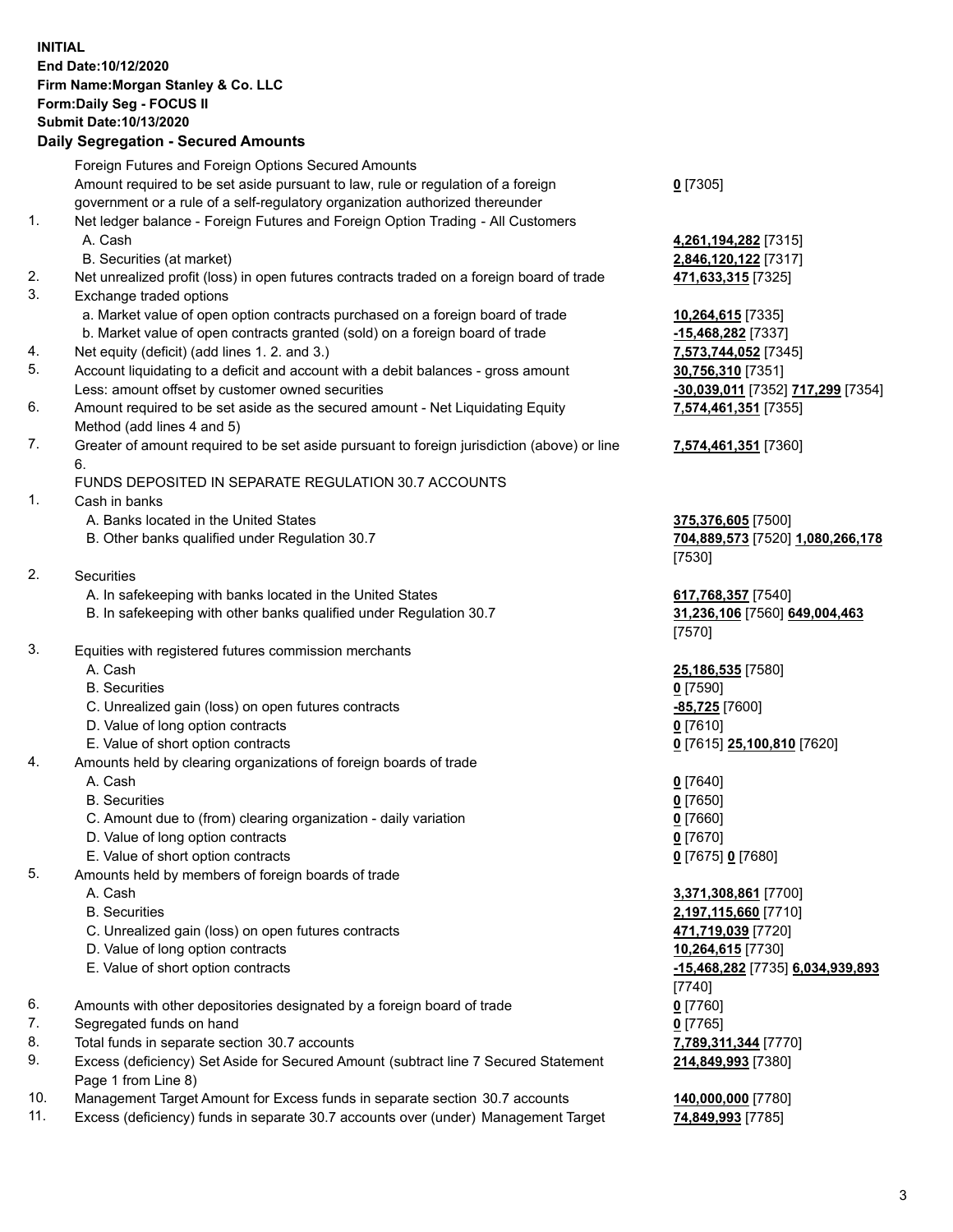|          | <b>INITIAL</b><br>End Date: 10/12/2020<br>Firm Name: Morgan Stanley & Co. LLC<br>Form: Daily Seg - FOCUS II<br>Submit Date: 10/13/2020 |                                    |
|----------|----------------------------------------------------------------------------------------------------------------------------------------|------------------------------------|
|          | Daily Segregation - Segregation Statement                                                                                              |                                    |
|          | SEGREGATION REQUIREMENTS(Section 4d(2) of the CEAct)                                                                                   |                                    |
| 1.       | Net ledger balance                                                                                                                     |                                    |
|          | A. Cash                                                                                                                                | 16,537,570,540 [7010]              |
|          | B. Securities (at market)                                                                                                              | 8,610,587,822 [7020]               |
| 2.       | Net unrealized profit (loss) in open futures contracts traded on a contract market                                                     | 864,158,076 [7030]                 |
| 3.       | Exchange traded options                                                                                                                |                                    |
|          | A. Add market value of open option contracts purchased on a contract market                                                            | 430,218,456 [7032]                 |
|          | B. Deduct market value of open option contracts granted (sold) on a contract market                                                    | -369,880,946 [7033]                |
| 4.<br>5. | Net equity (deficit) (add lines 1, 2 and 3)                                                                                            | 26,072,653,948 [7040]              |
|          | Accounts liquidating to a deficit and accounts with<br>debit balances - gross amount                                                   | 376,431,447 [7045]                 |
|          | Less: amount offset by customer securities                                                                                             | -375,980,763 [7047] 450,684 [7050] |
| 6.       | Amount required to be segregated (add lines 4 and 5)                                                                                   | 26,073,104,632 [7060]              |
|          | FUNDS IN SEGREGATED ACCOUNTS                                                                                                           |                                    |
| 7.       | Deposited in segregated funds bank accounts                                                                                            |                                    |
|          | A. Cash                                                                                                                                | 4,293,845,932 [7070]               |
|          | B. Securities representing investments of customers' funds (at market)                                                                 | $0$ [7080]                         |
|          | C. Securities held for particular customers or option customers in lieu of cash (at                                                    | 1,122,390,963 [7090]               |
|          | market)                                                                                                                                |                                    |
| 8.       | Margins on deposit with derivatives clearing organizations of contract markets                                                         |                                    |
|          | A. Cash                                                                                                                                | 12,942,472,284 [7100]              |
|          | B. Securities representing investments of customers' funds (at market)                                                                 | $0$ [7110]                         |
|          | C. Securities held for particular customers or option customers in lieu of cash (at                                                    | 7,488,196,859 [7120]               |
|          | market)                                                                                                                                |                                    |
| 9.       | Net settlement from (to) derivatives clearing organizations of contract markets                                                        | 541,747,952 [7130]                 |
| 10.      | Exchange traded options                                                                                                                |                                    |
|          | A. Value of open long option contracts                                                                                                 | 430,218,456 [7132]                 |
|          | B. Value of open short option contracts                                                                                                | -369,880,946 [7133]                |
| 11.      | Net equities with other FCMs                                                                                                           |                                    |
|          | A. Net liquidating equity                                                                                                              | 11,042,636 [7140]                  |
|          | B. Securities representing investments of customers' funds (at market)                                                                 | $0$ [7160]                         |
|          | C. Securities held for particular customers or option customers in lieu of cash (at                                                    | $0$ [7170]                         |
|          | market)                                                                                                                                |                                    |
| 12.      | Segregated funds on hand                                                                                                               | $0$ [7150]                         |
| 13.      | Total amount in segregation (add lines 7 through 12)                                                                                   | 26,460,034,136 [7180]              |
| 14.      | Excess (deficiency) funds in segregation (subtract line 6 from line 13)                                                                | 386,929,504 [7190]                 |
| 15.      | Management Target Amount for Excess funds in segregation                                                                               | 235,000,000 [7194]                 |
| 16.      | Excess (deficiency) funds in segregation over (under) Management Target Amount                                                         | 151,929,504 [7198]                 |

Excess